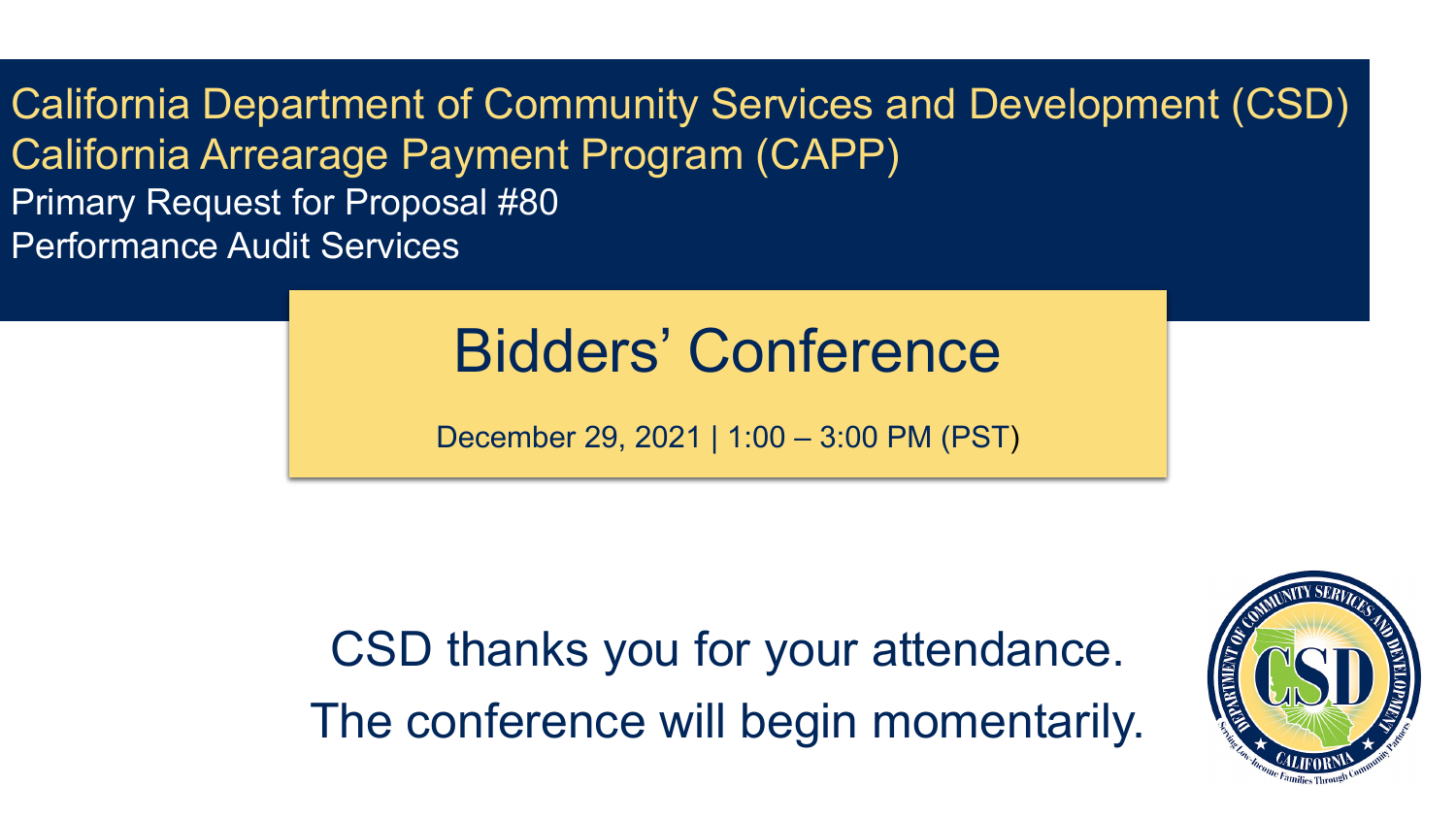

| $1:00 - 1:10$ | <b>Welcome &amp; Housekeeping</b> |
|---------------|-----------------------------------|
|               | Jodi                              |

- 1:10 1:15 *Overview of RFP Michael*
- 1:15 1:20 *Audit Overview Chris*
- 1:20 1:25 *Submission & Evaluation Jodi*
- 1:25 2:55 *Questions & Answers (Q&A) Armine and Andrew (facilitators)*
- 2:55 3:00 *Wrap Up Andrew*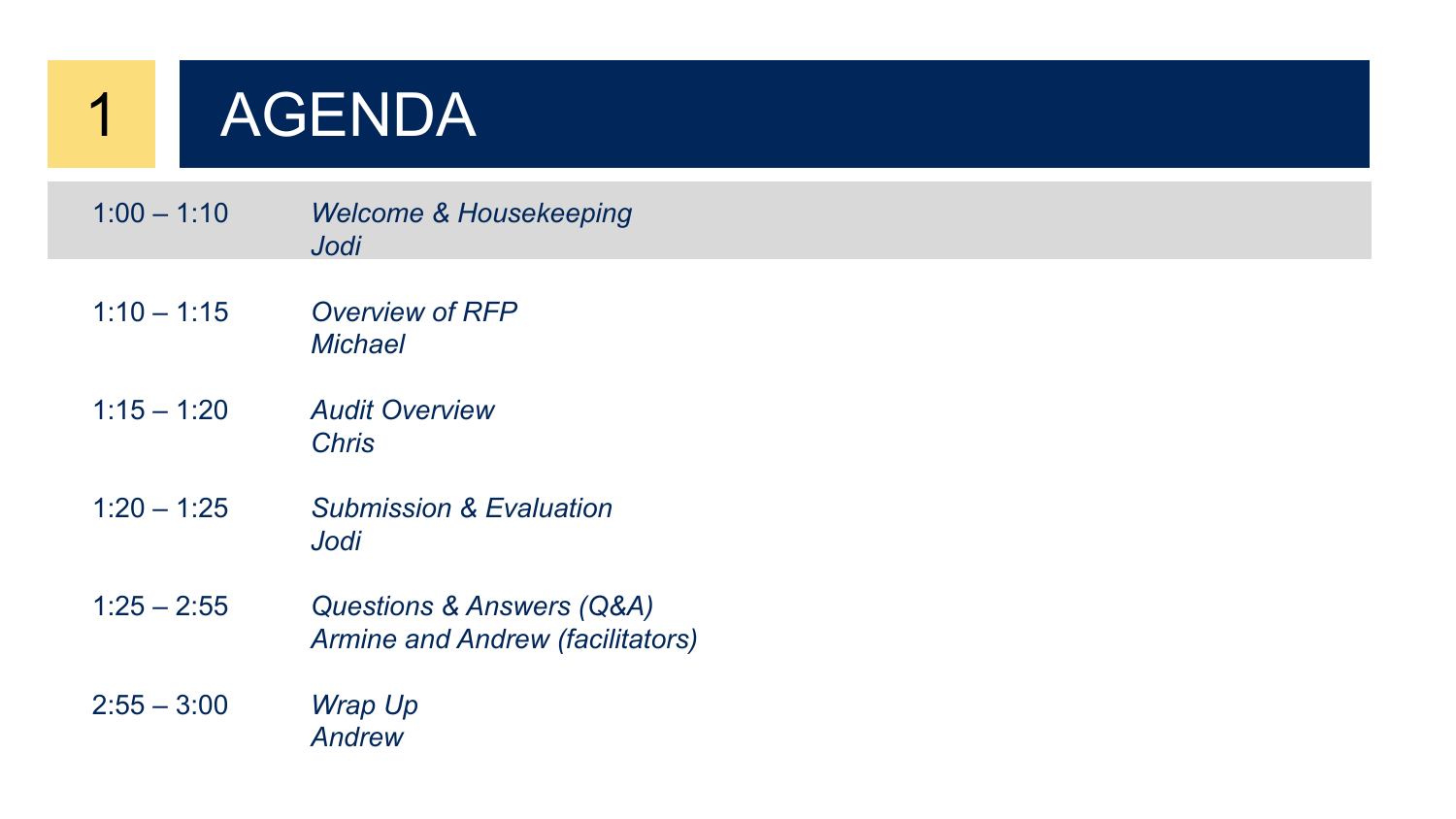

#### 2 HOUSEKEEPING





Closed captioning is available.



Please keep your devices muted unless called upon to speak.



*Any oral communications by CSD will be considered unofficial and non-binding.*  Binding changes to scope and contract terms will be issued as solicitation amendments. Clarifications will be addressed in responses to written questions.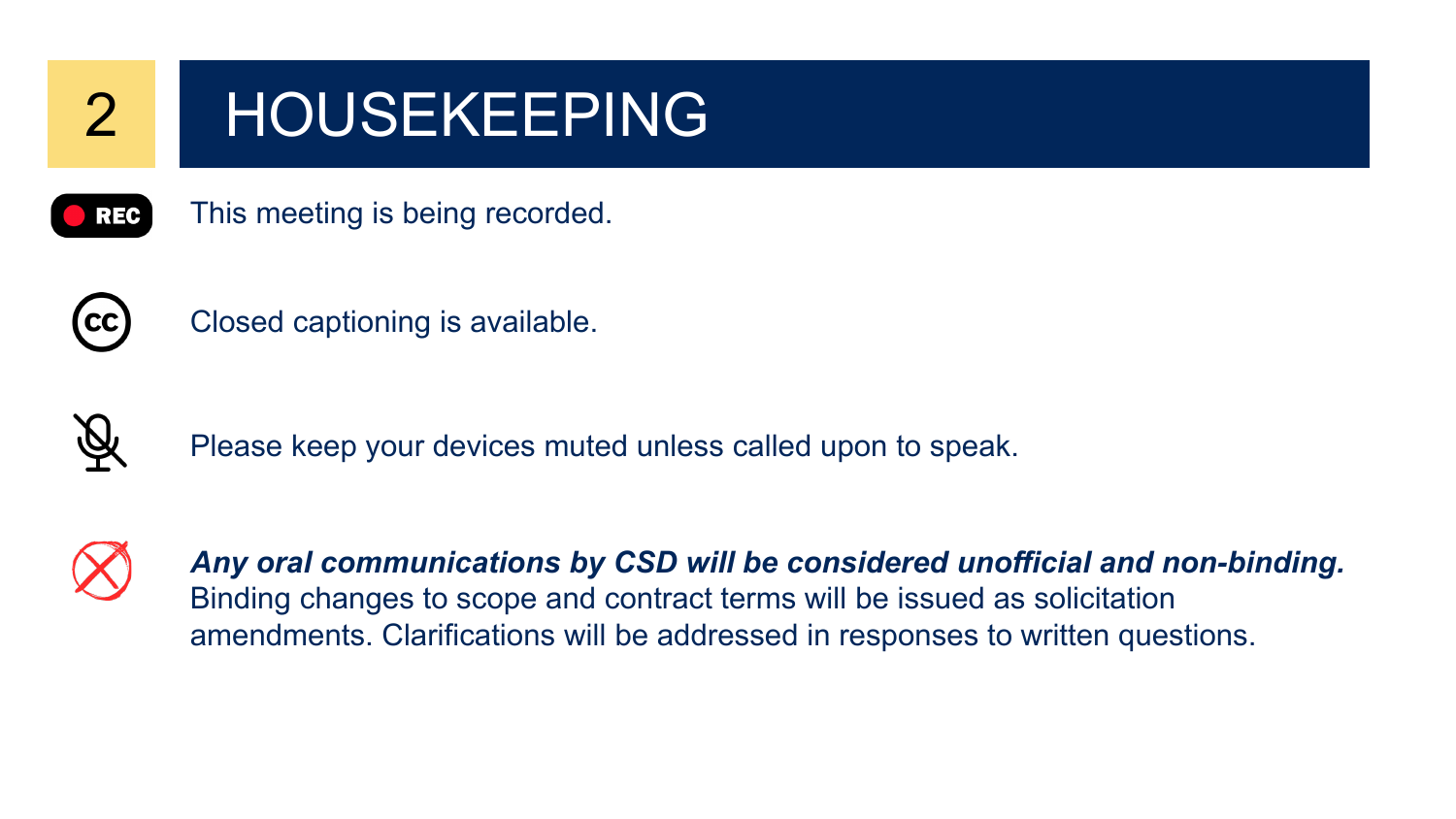

#### 3 HOUSEKEEPING



Questions and comments will be taken at the end of the presentation. If you would like to speak, please use the Zoom feature to raise your hand and wait to be acknowledged. You may also use the chat to submit questions to be read out loud by CSD staff.



Please state your name before speaking.



You may submit written questions to Jeffrey Kjer at [jeffrey.kjer@csd.ca.gov](mailto:jeffrey.kjer@csd.ca.gov) by 2:00 p.m. on January 7, 2022. Answers will be posted on the CSD website by 5:00 p.m. on January 14, 2022.



This PowerPoint will be posted on the CSD website and on Cal eProcure.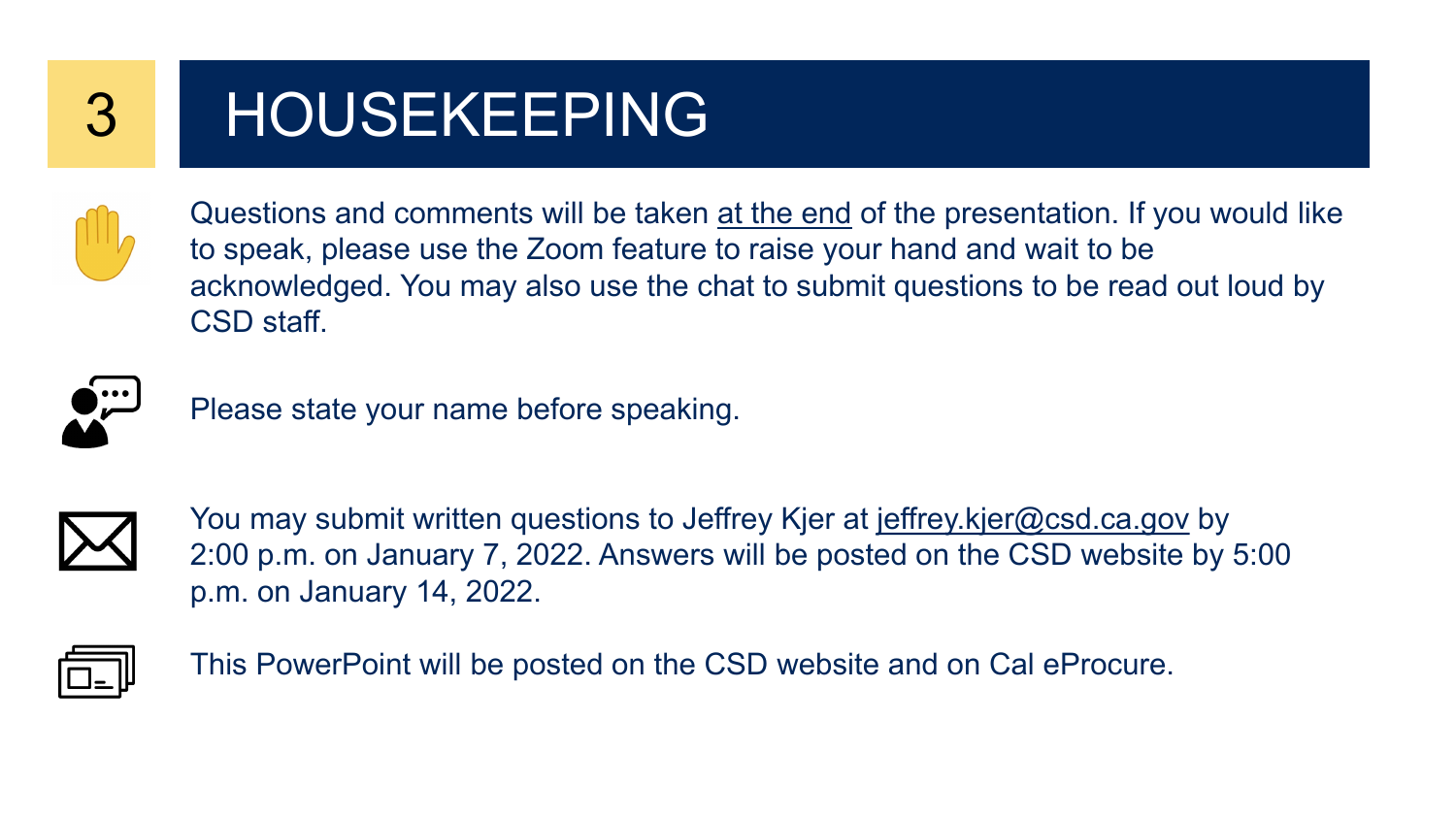

1:00 – 1:10 *Welcome & Housekeeping*

- 1:10 1:20 *Overview of RFP*
- 1:20 1:40 *Scope of Work*
- 1:45 1:50 *Submission*
- 1:50 1:55 *Evaluation*
- 1:55 2:55 *Questions & Answers (Q&A)*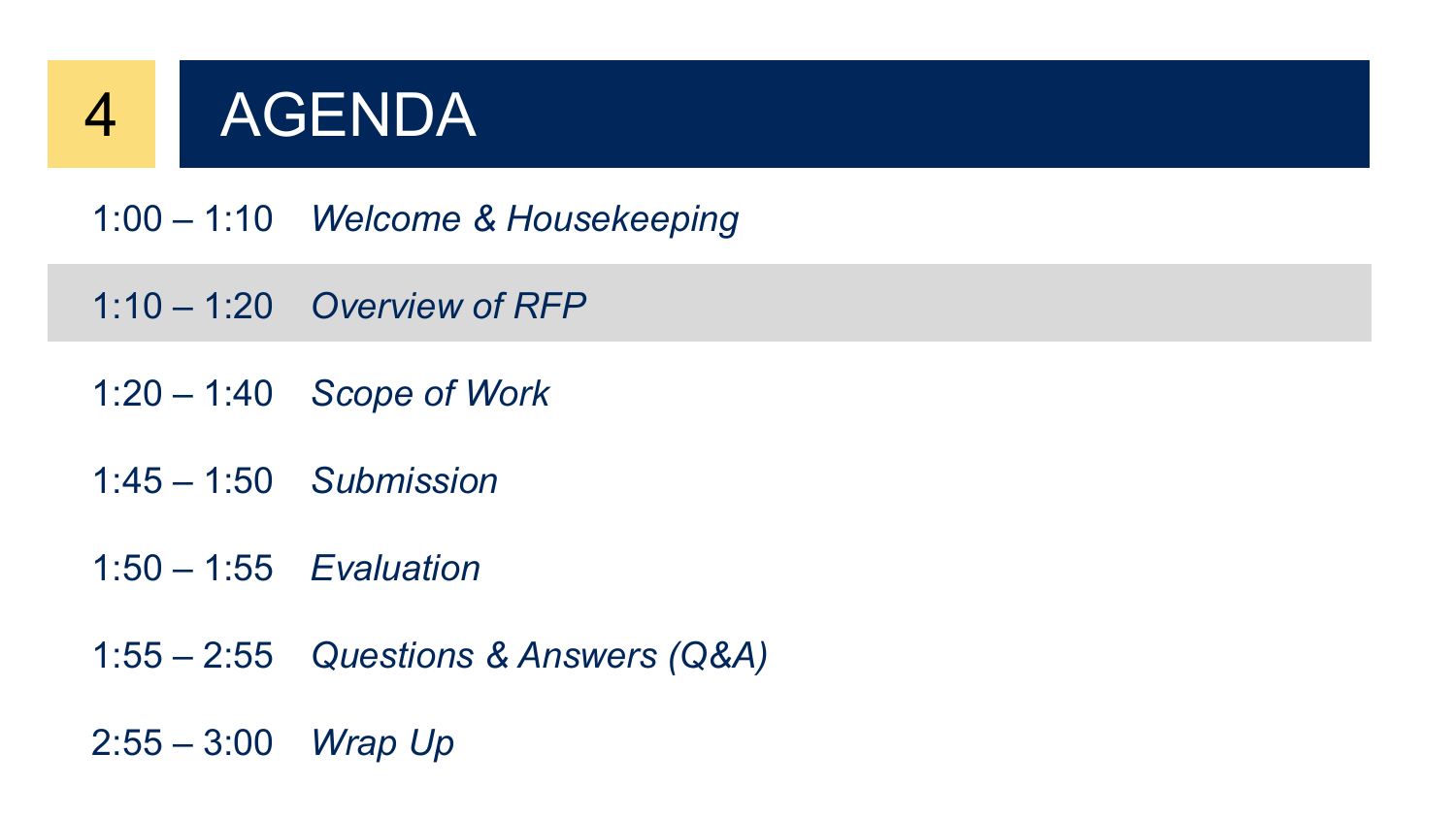#### 5 GENERAL BACKGROUND

- CAPP will offer financial assistance for California energy utility customers to help reduce past due energy bill balances that were incurred during the COVID-19 pandemic. Energy utilities will apply CAPP benefits directly to the customer accounts.
- CSD issued this RFP to solicit proposals from qualified firms to audit the CAPP expenditures that are applied to energy utility customer accounts and internal controls associated with the energy utility's CAPP process.
- CSD will award a contract to up to 3 firms to deliver performance auditing services.
- The proposal cost to execute the services for this project cannot exceed \$750,000.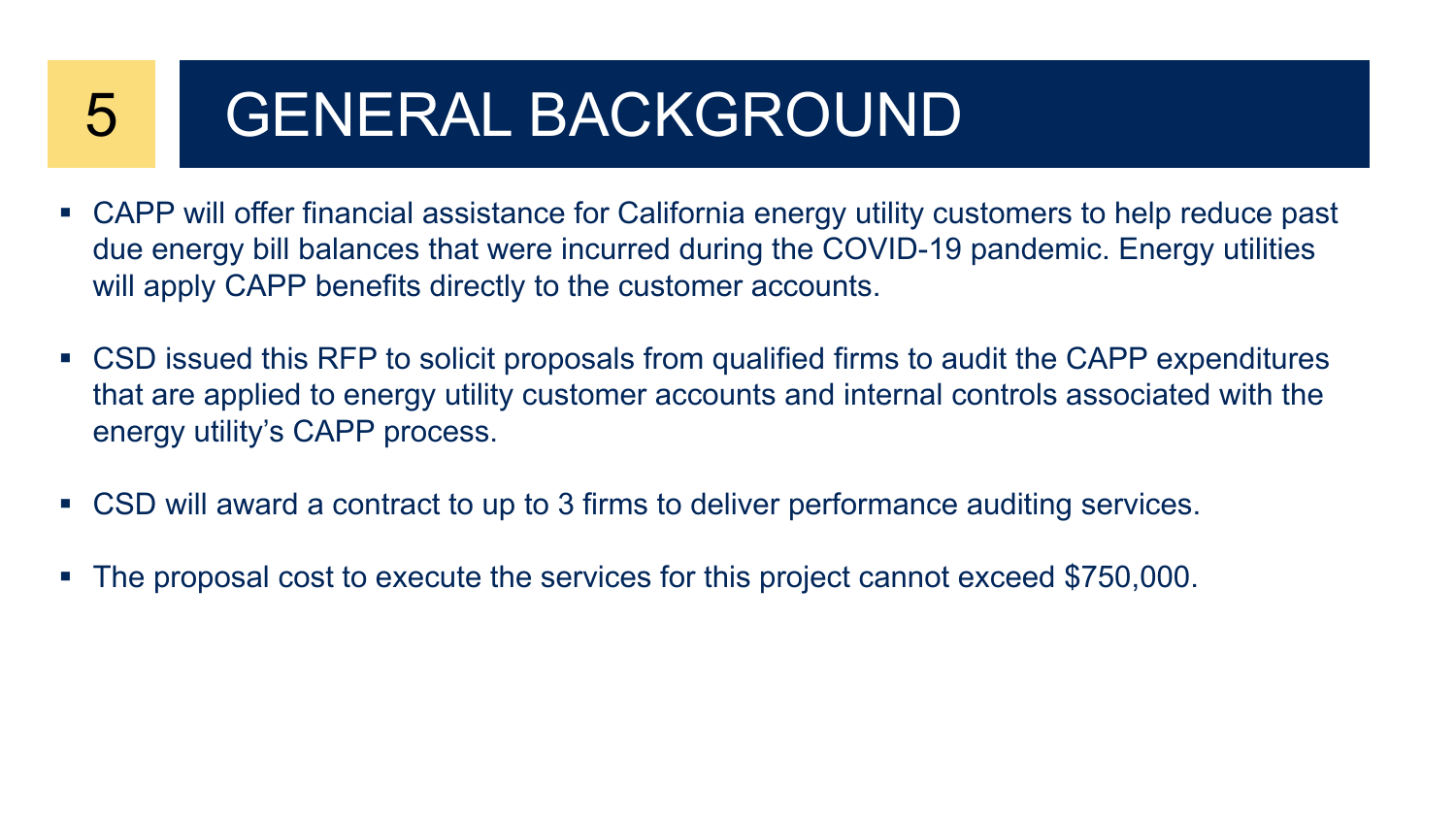#### 6 MINIMUM QUALIFICATIONS

- An office established in the State of California. Proposer must be qualified to do business in the State of California.
- $\Box$  Firm must be a professional certified public accounting firm in business for the last seven (7) years.
- Firm must have sufficient company employees/staff to provide auditing services to CSD to complete the tasks and deliverables outlined in Section 3.2.
- Firm must not be a publicly traded corporation or subsidiary thereof that is incorporated offshore, even if the United States is the principal market for the public trading of the corporation's stock.
- $\Box$  Firm must be free from conflicts of interest with any energy utility for which they are bidding services, not only at the time of selection, but throughout the term of the contract as well.
- $\Box$  Firm must be immediately available to provide the services that will be set forth in the contract.
- $\Box$  Firm must be able to bid to at least 35 of the 44 energy utilities participating in CAPP.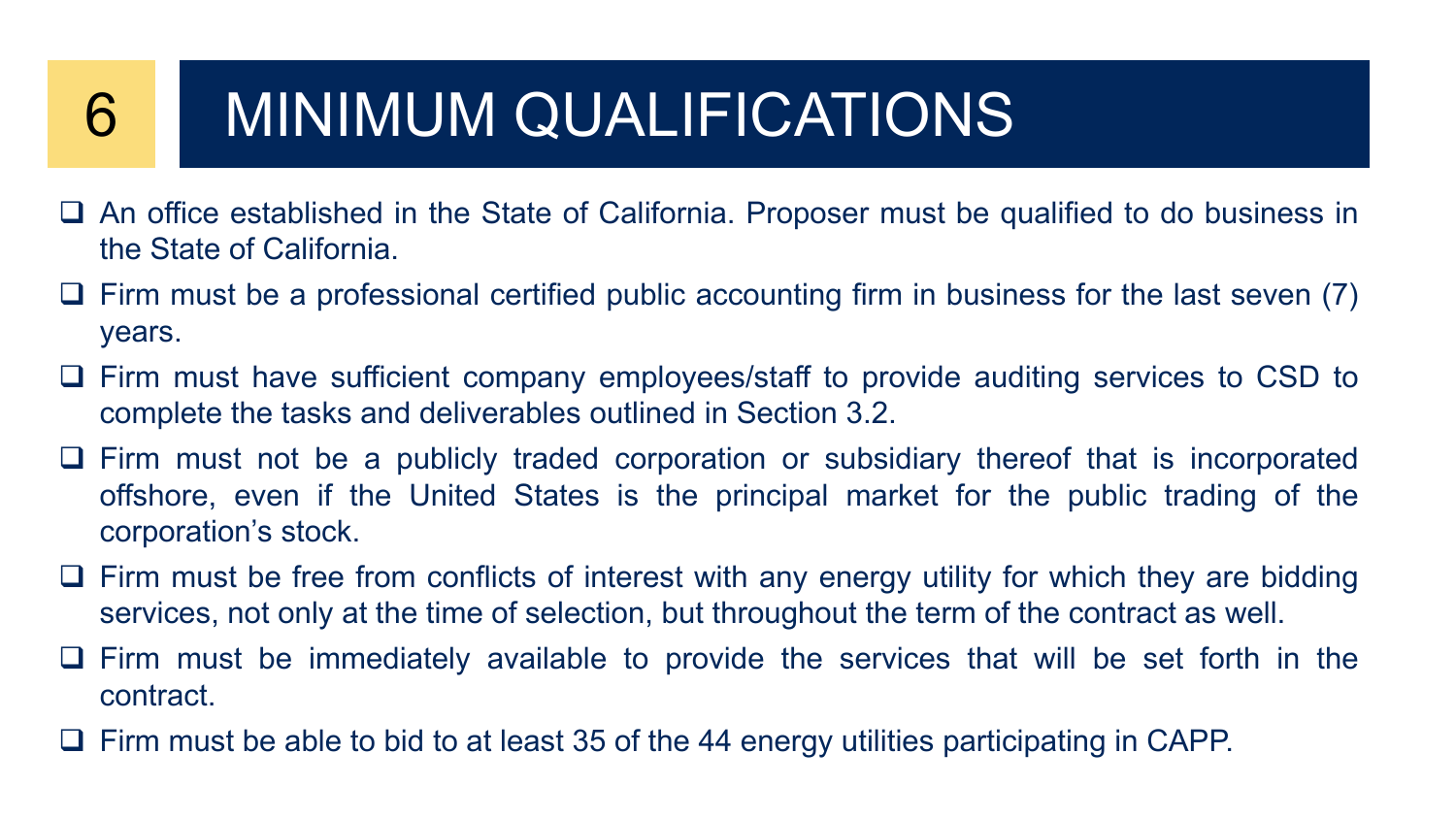#### 7 DESIRED QUALIFICATION

- $\Box$  Experience with auditing utilities.
	- **Firm Experience**
	- **Key Personnel Qualifications**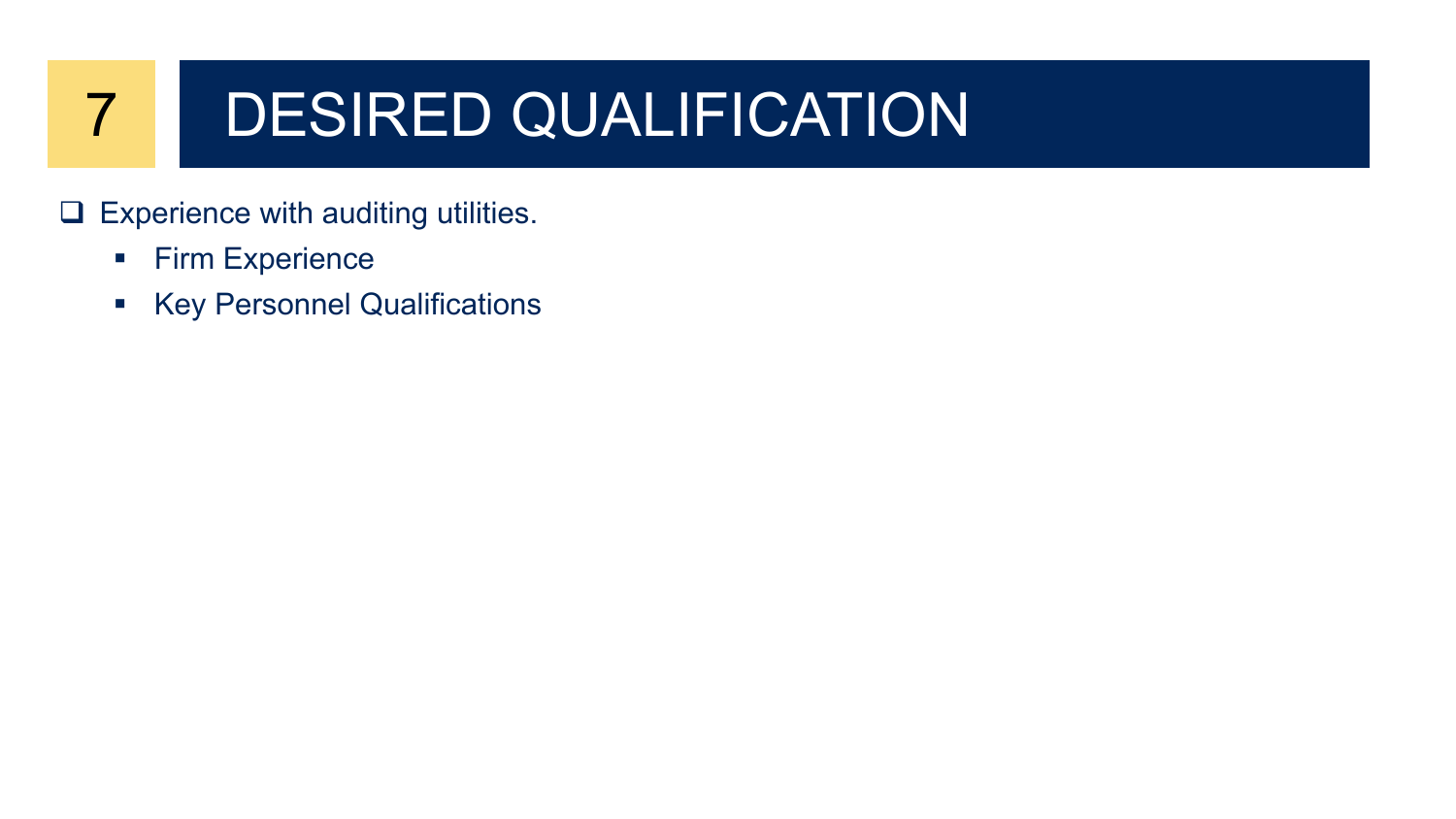#### 8 KEY ACTIONS AND DATES

| <b>DATE</b>                        | <b>ACTION</b>                                        |
|------------------------------------|------------------------------------------------------|
| Dec 17, 2021                       | <b>PRFP Available to Prospective Proposers</b>       |
| Dec 29, 2021 at 1:00-3:00 p.m. PST | <b>Bidders' Conference (Optional)</b>                |
| Jan 7, 2022 at 2:00 p.m. PST       | <b>Deadline for Written Question Submission</b>      |
| Jan 14, 2022 at 5 p.m. PST         | Responses to Written Questions Posted on CSD Website |
| Jan 21, 2022 at 5 p.m. PST         | <b>Deadline for Proposal Submission</b>              |
| Jan 24-28, 2022                    | <b>Evaluation of Proposals</b>                       |
| Jan 31, 2022 (Estimate)            | Notice of Intent to Award Posted at CSD              |
| February 11, 2022 (Estimate)       | <b>Contract Execution</b>                            |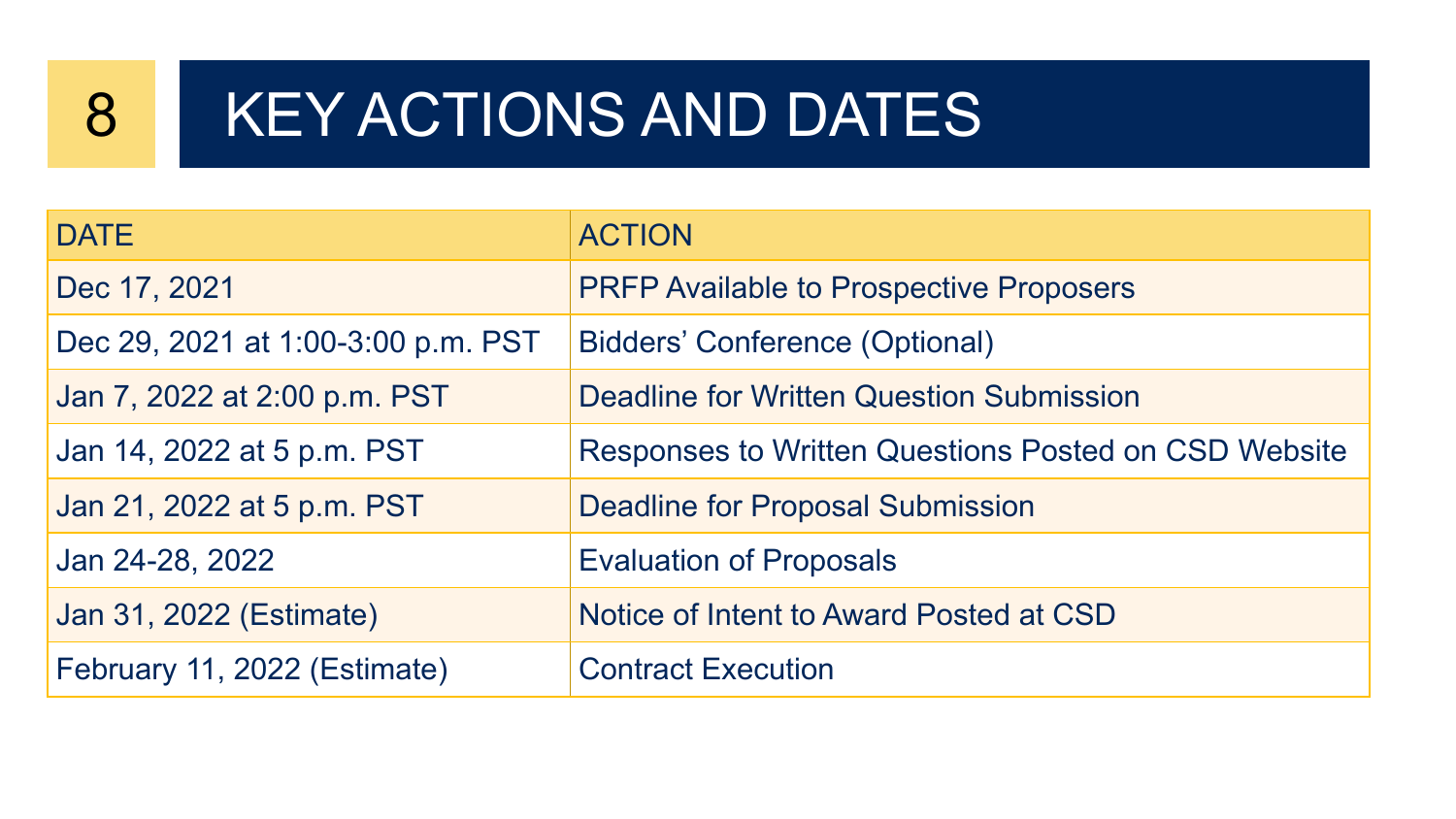

- 1:00 1:10 *Welcome & Housekeeping*
- 1:10 1:20 *Overview of RFP*
- 1:20 1:40 *Scope of Work*
- 1:45 1:50 *Submission*
- 1:50 1:55 *Evaluation*
- 1:55 2:55 *Questions & Answers (Q&A)*
- 2:55 3:00 *Wrap Up*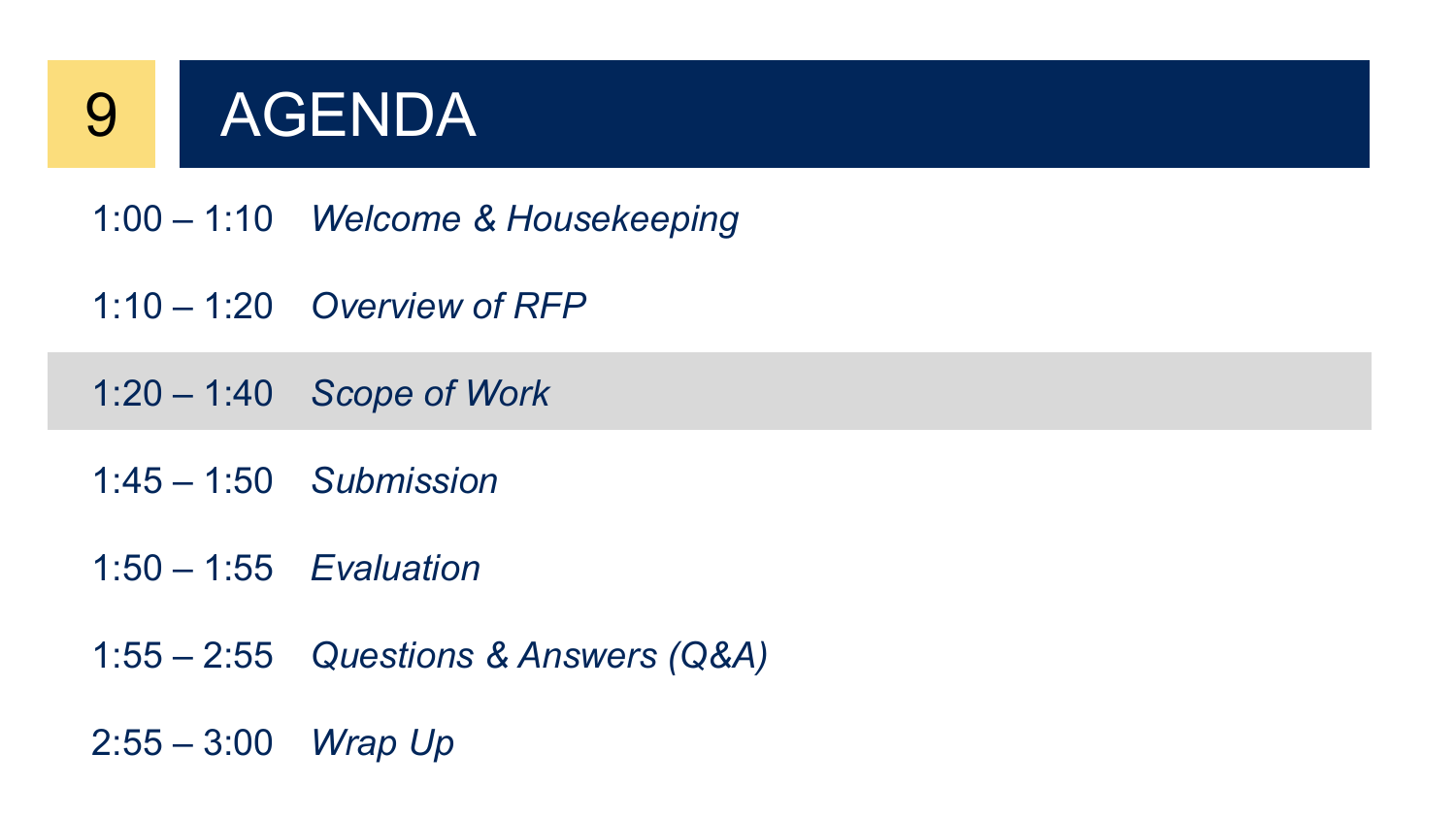## 10 AUDIT OVERVIEW

Program compliance examination of up to 44 utilities.

8 Investor-Owned Utilities 36 Publicly-Owned Utilities and Electric Cooperatives

4 customer priority groups *("Waterfall" method)*



- 1. Active residential customers with past due balances who are at risk of disconnection due to nonpayment.
- 2. Active residential customers with past due balances.
- 3. Inactive residential customers with past due balances.
- 4. Commercial customers with past due balances.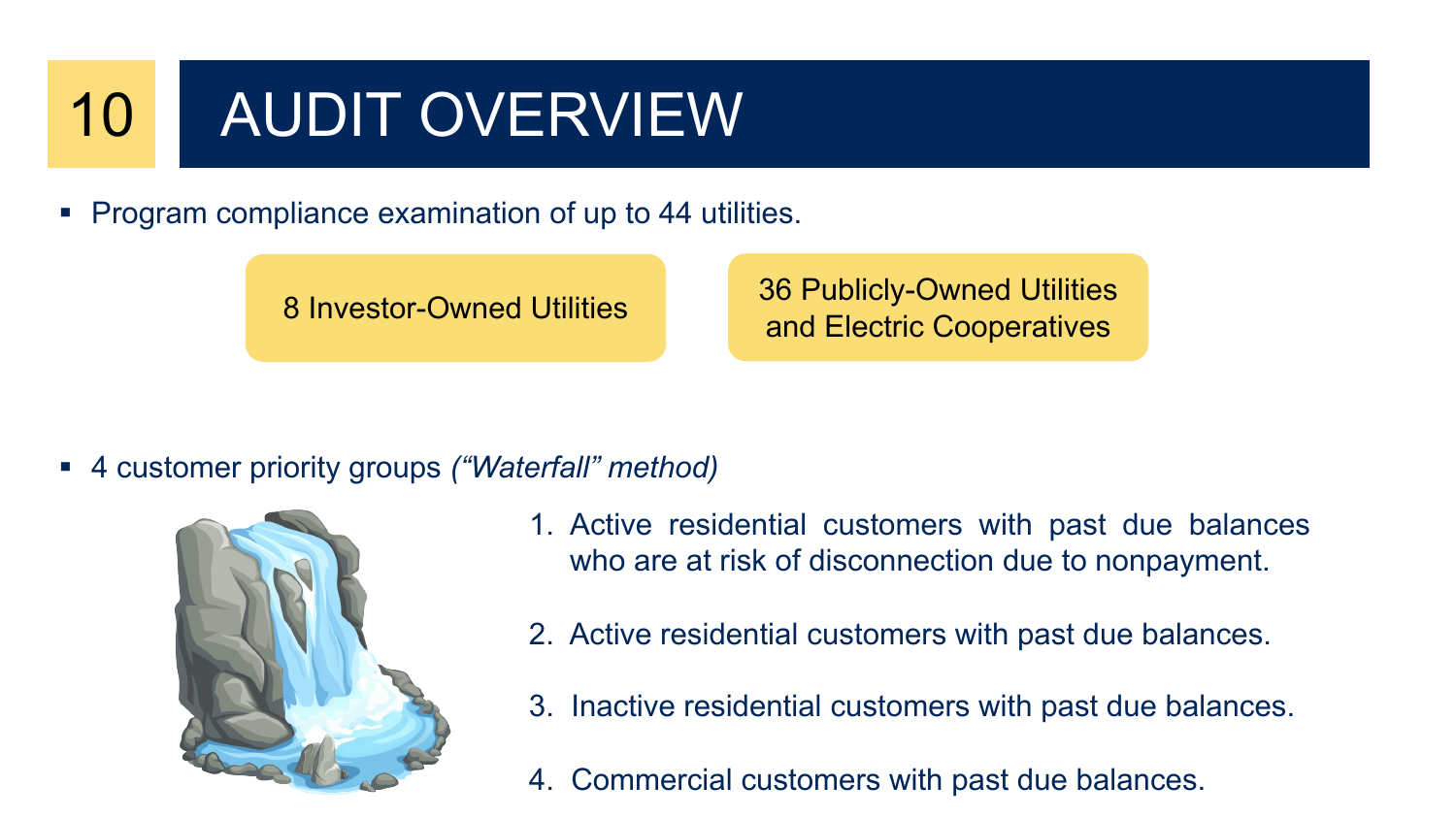## 11 AUDIT OVERVIEW

- 1. The audit of an applicable energy utility will begin after the final report on CAPP outcomes is received from the energy utility company.
- 2. Auditors are to verify that the customer account remained active and service was not discontinued, in alignment with the statutory requirements (Assembly Bill 135, Section 9, Article 12, and Gov. Code § 16429.5).
- 3. The audit testing of client payment plans will only extend ninety (90) days after credit was applied to the customer accounts.
- 4. The auditor will not audit for payment plans for inactive customer accounts.
- 5. The auditor will only audit the arrearage amount and the credit applied to the customer accounts.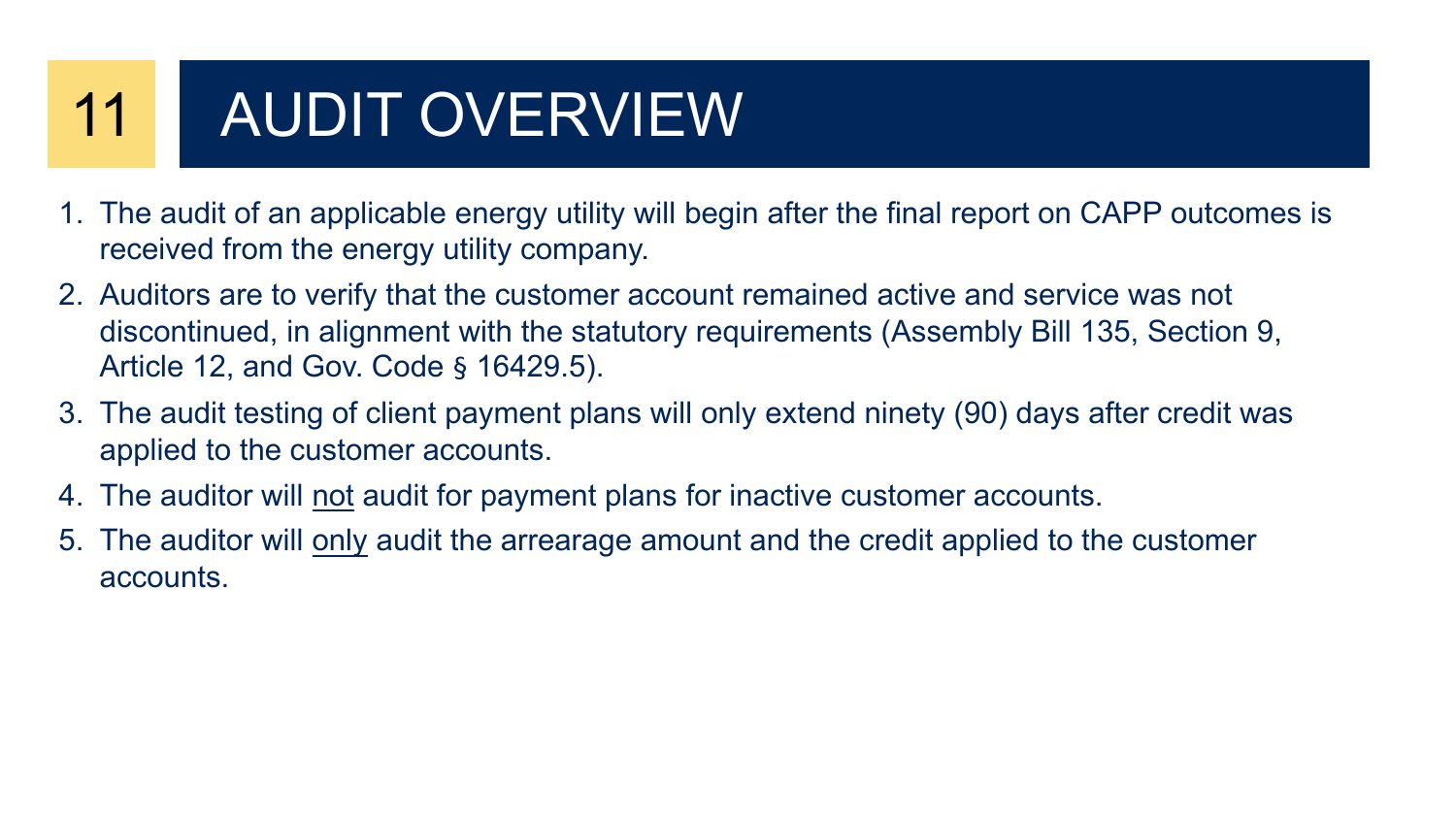## 12 AUDIT OVERVIEW

- 6. The final utility data report will be available in a spreadsheet format (or other format as requested of CSD by the auditor) in addition to the original format that the energy utility provides.
- 7. An audit engagement letter will be issued by the auditor to the energy utility within seven (7) days of notification by CSD.
- 8. The final auditor's report for each applicable energy utility will need to be submitted to CSD within seventy-five (75) days after the energy utility is provided the audit engagement letter, unless the auditor gets prior approval from CSD to extend the time period due to complexities or extenuating circumstances.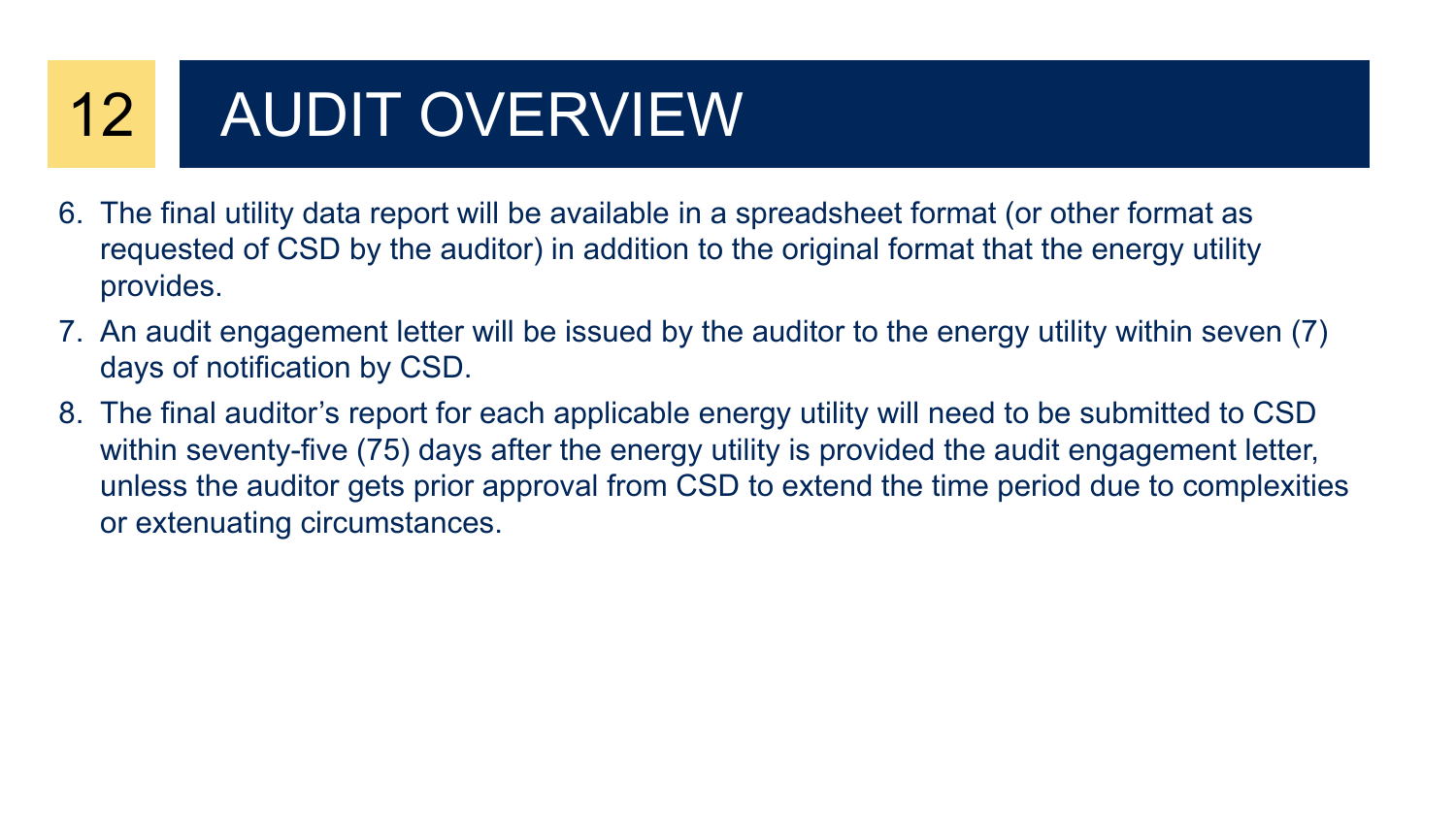## 13 AGENDA

- 1:00 1:10 *Welcome & Housekeeping*
- 1:10 1:20 *Overview of RFP*
- 1:20 1:30 *Scope of Work*
- 1:45 1:50 *Submission*
- 1:50 1:55 *Evaluation*
- 1:55 2:55 *Questions & Answers (Q&A)*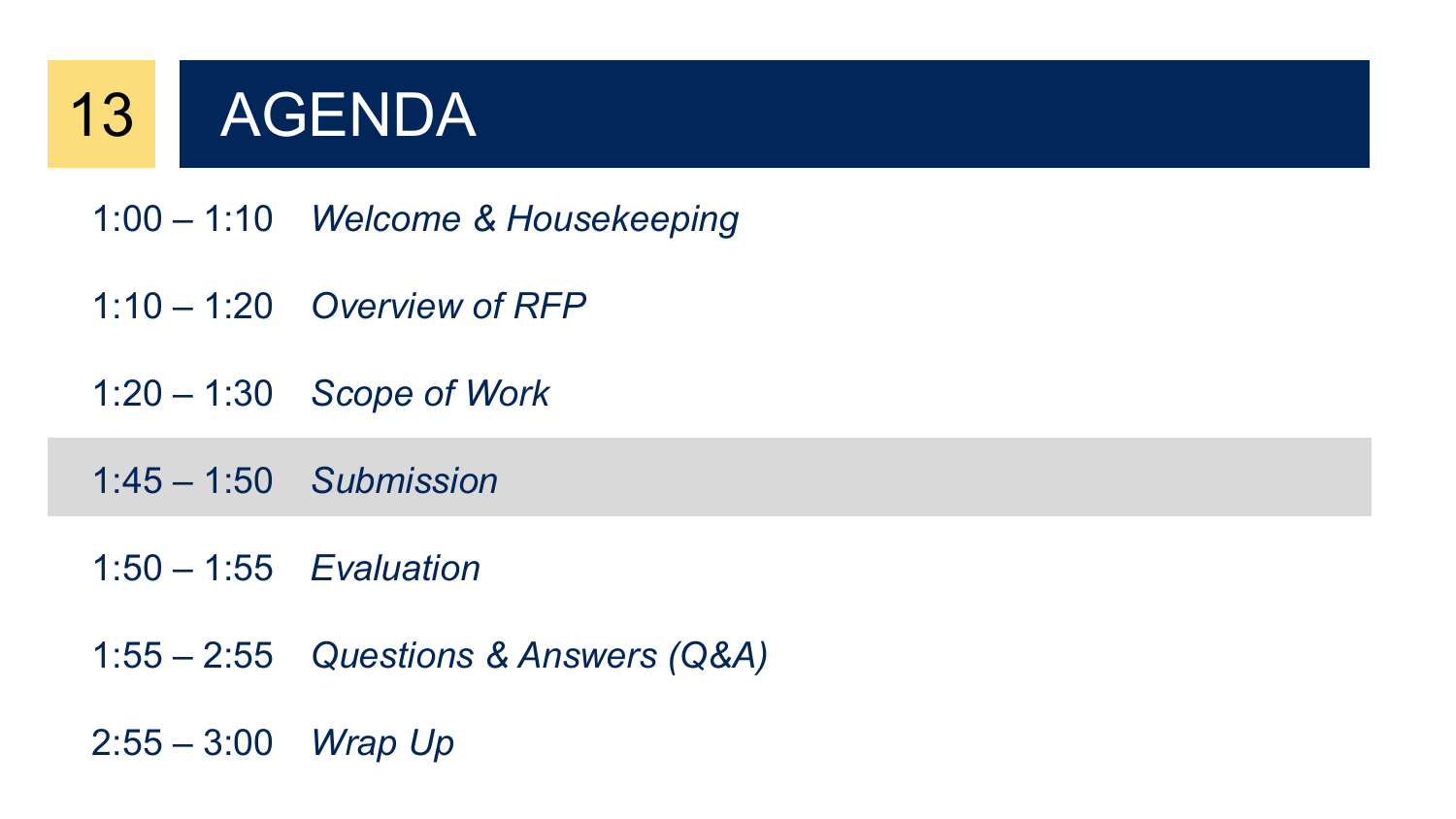#### 14 SUBMISSION

#### **REQUIRED FORMAT OF A PROPOSAL**

#### 1. Executive Summary

- 2. Table of Contents
- 3. Response Forms Part 1:
	- a. Firm Experience. *(25 points)*
	- b. Key Personnel Qualifications. *(15 points)*
	- c. Approach Narrative and Workplan Timeline. *(25 points)*
	- d. Audit Plan. *(35 points)*
- 4. Response Forms Part 2:
	- a. Cost Proposal (Attachment 15).
- 5. Required Attachments 1-14.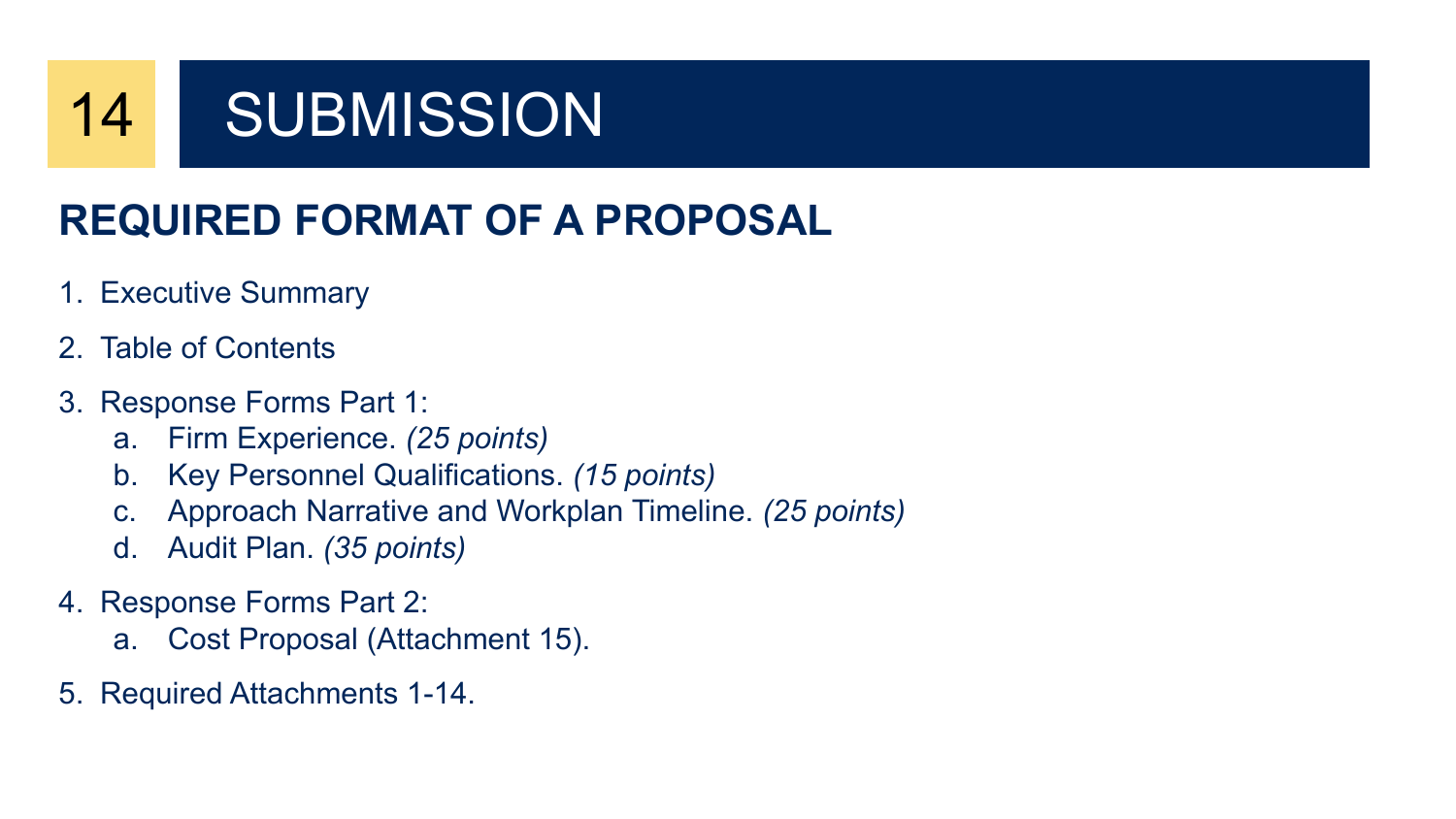### 15 SUBMISSION

Proposals must be submitted electronically by 5:00 pm on January 21, 2022.

| <b>EMAIL COMPONENT</b>  | <b>INFORMATION REQUIREMENT</b>                                                                                                                                                                        |
|-------------------------|-------------------------------------------------------------------------------------------------------------------------------------------------------------------------------------------------------|
| <b>To Email Address</b> | capp.rfp@csd.ca.gov                                                                                                                                                                                   |
| <b>Subject Line</b>     | <b>CAPP Proposal [insert firm's name]</b>                                                                                                                                                             |
| <b>Body of Email</b>    | Your email should include:<br>Firm's name, address, and contact information<br>$\Box$<br>Offer point of contact name, address, and contact information                                                |
| <b>Attachments</b>      | Attach one (1) file containing all the required elements of the proposal.<br>The file must be submitted in PDF format only. Unless otherwise<br>directed, CSD does NOT accept Word and Excel formats. |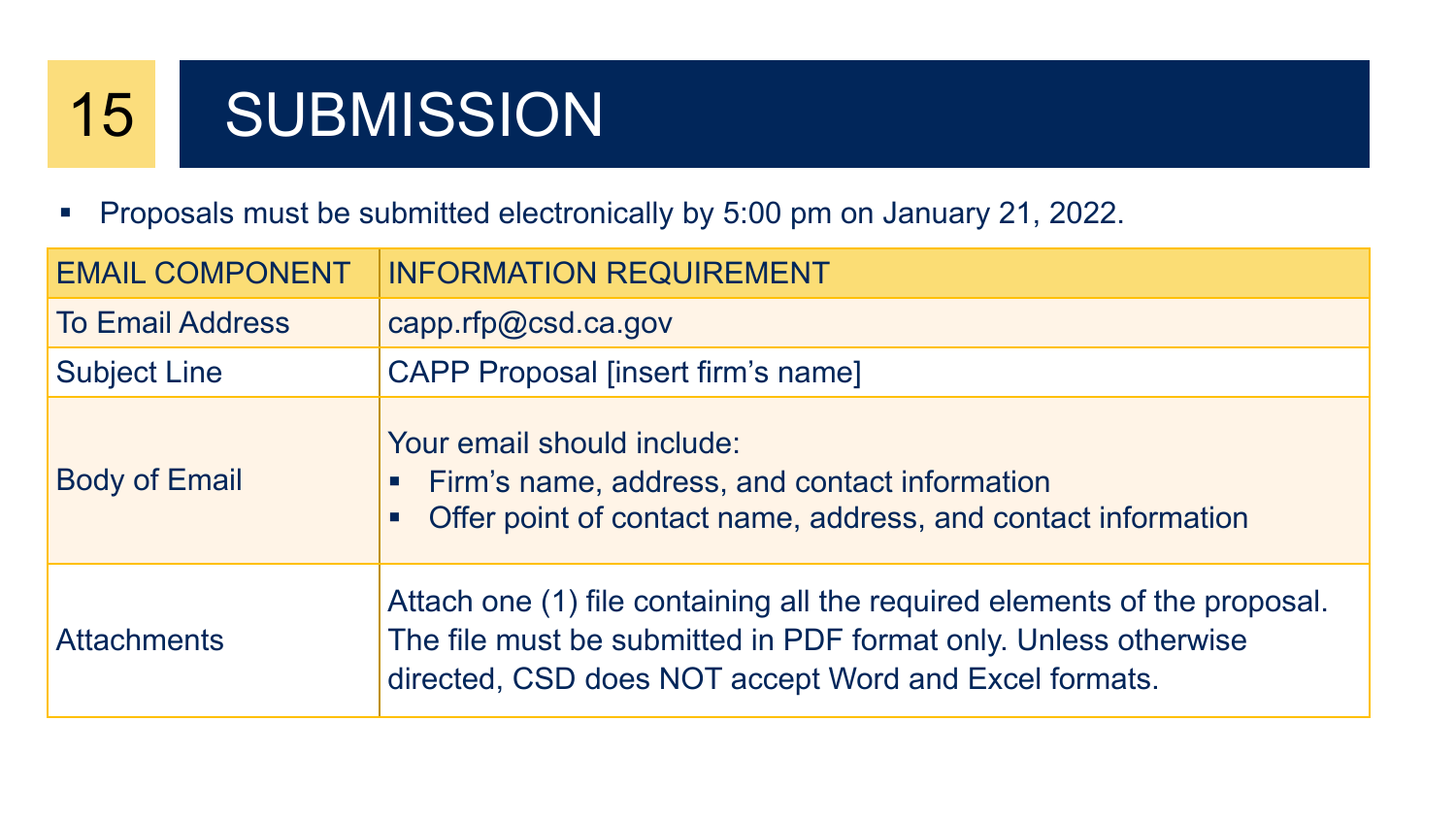### 16 AGENDA

- 1:00 1:10 *Welcome & Housekeeping*
- 1:10 1:20 *Overview of RFP*
- 1:20 1:40 *Scope of Work*
- 1:45 1:50 *Submission*

1:50 – 1:55 *Evaluation*

1:55 – 2:55 *Questions & Answers (Q&A)*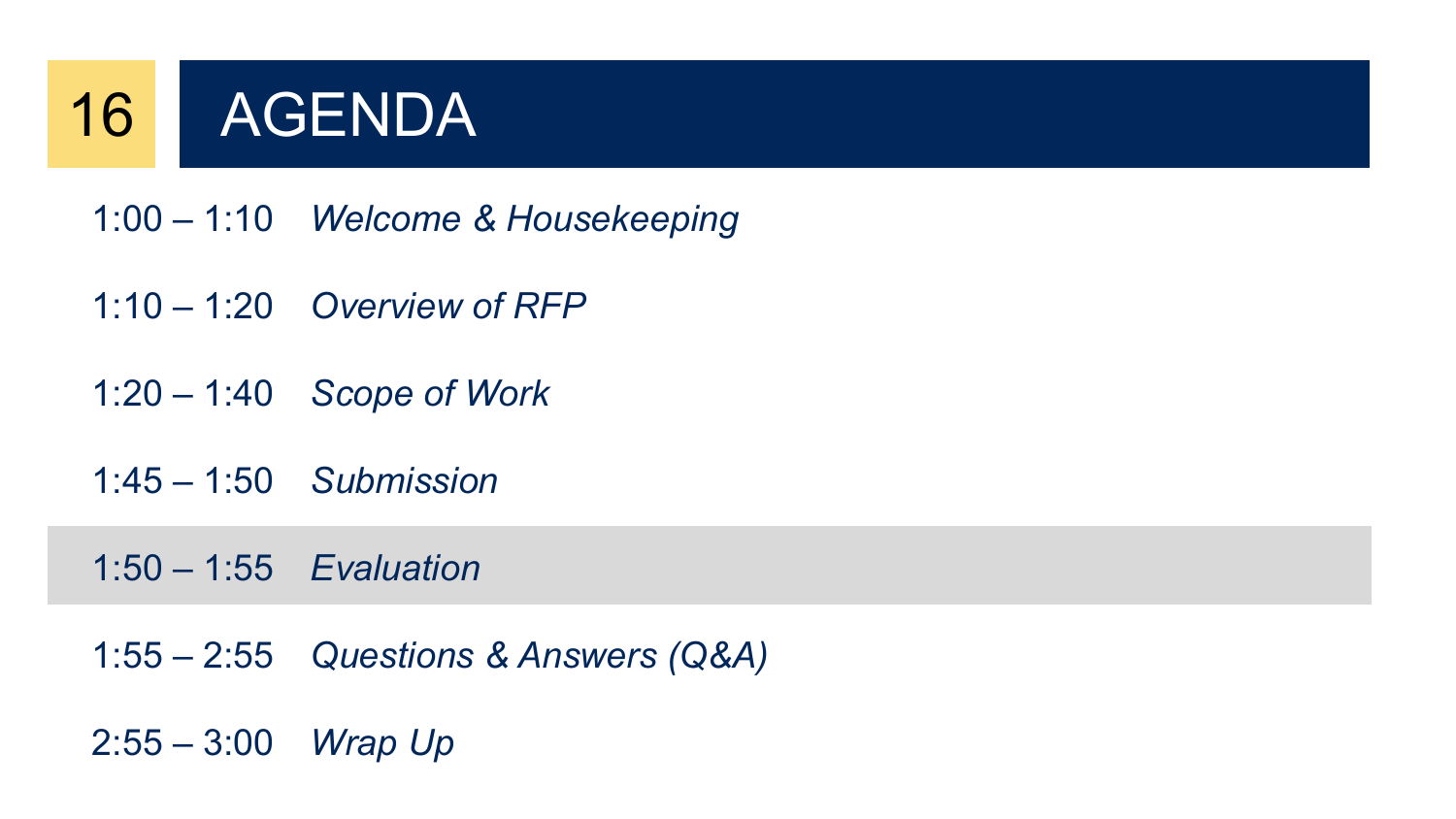

#### **PHASE 1**



Meet required format and minimum qualifications

Score at least 80 points on Response Forms Part 1 to be considered responsive

Up to 3 of the highest scorers move on to Step 2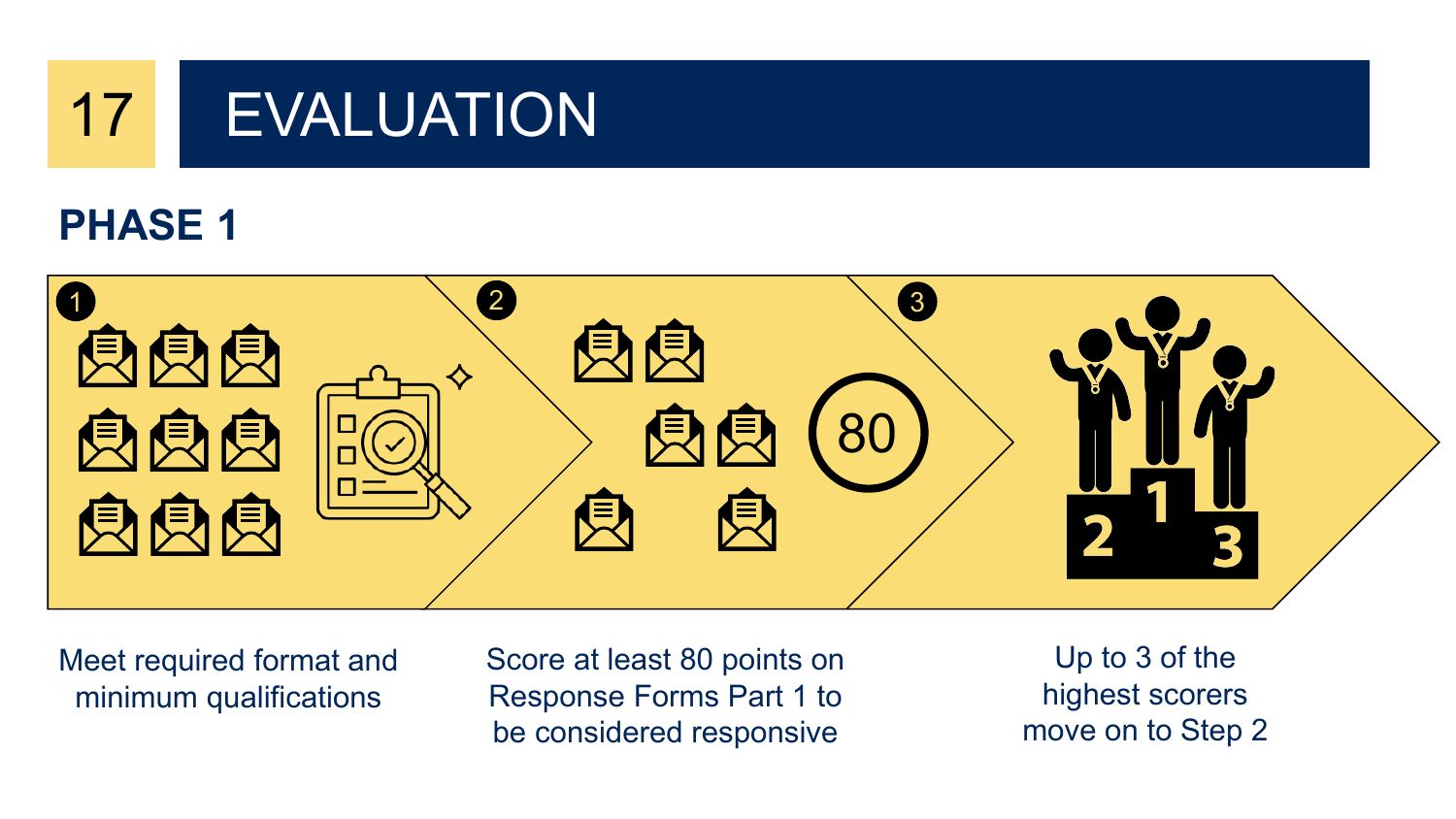

#### **PHASE 2**



Comparing costs of completing an audit for each utility

Audit for each utility awarded to proposer with lowest cost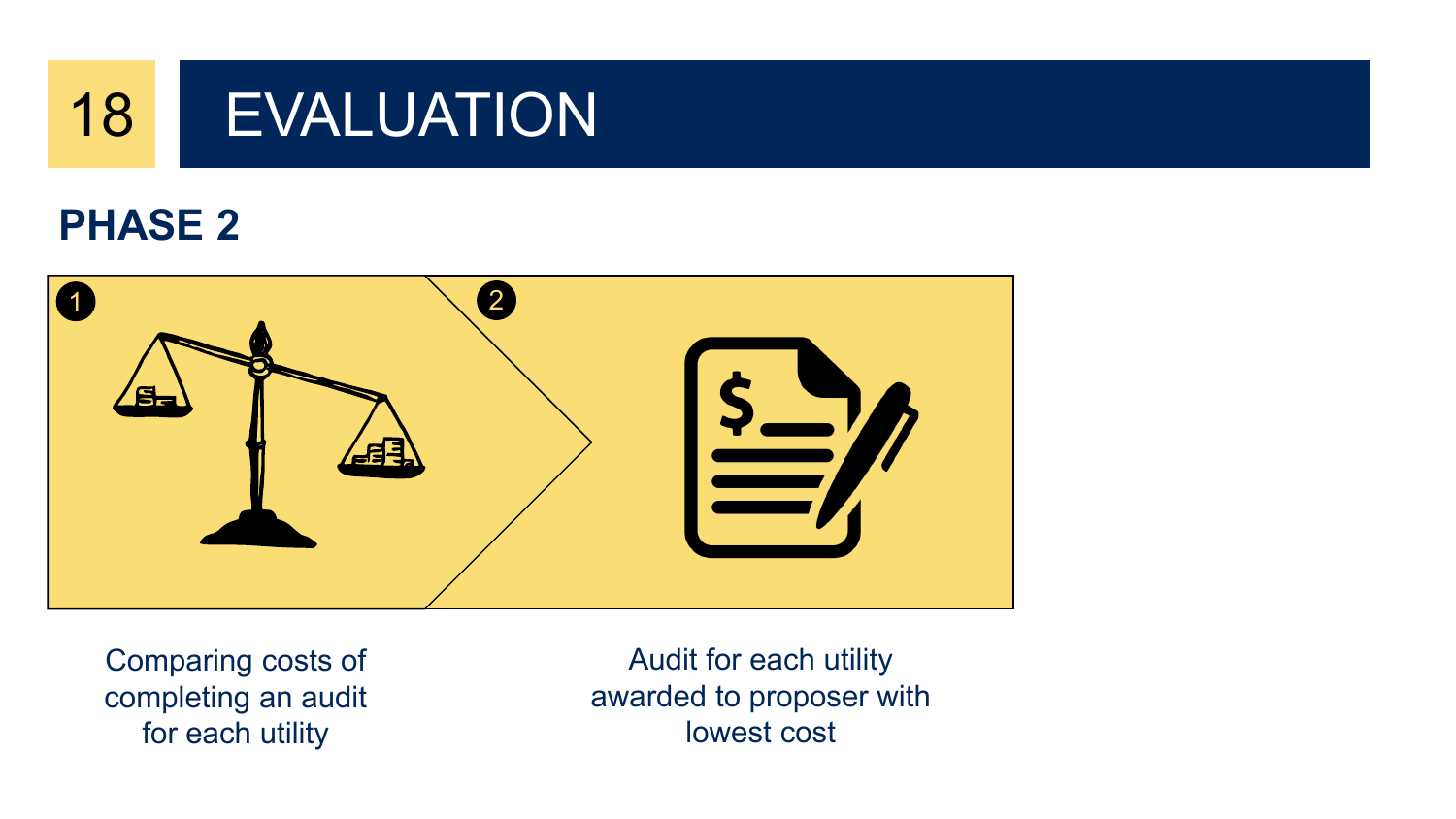### 19 AGENDA

- 1:00 1:10 *Welcome & Housekeeping*
- 1:10 1:20 *Overview of RFP*
- 1:20 1:40 *Scope of Work*
- 1:45 1:50 *Submission*
- 1:50 1:55 *Evaluation*

1:55 – 2:55 *Questions & Answers (Q&A)*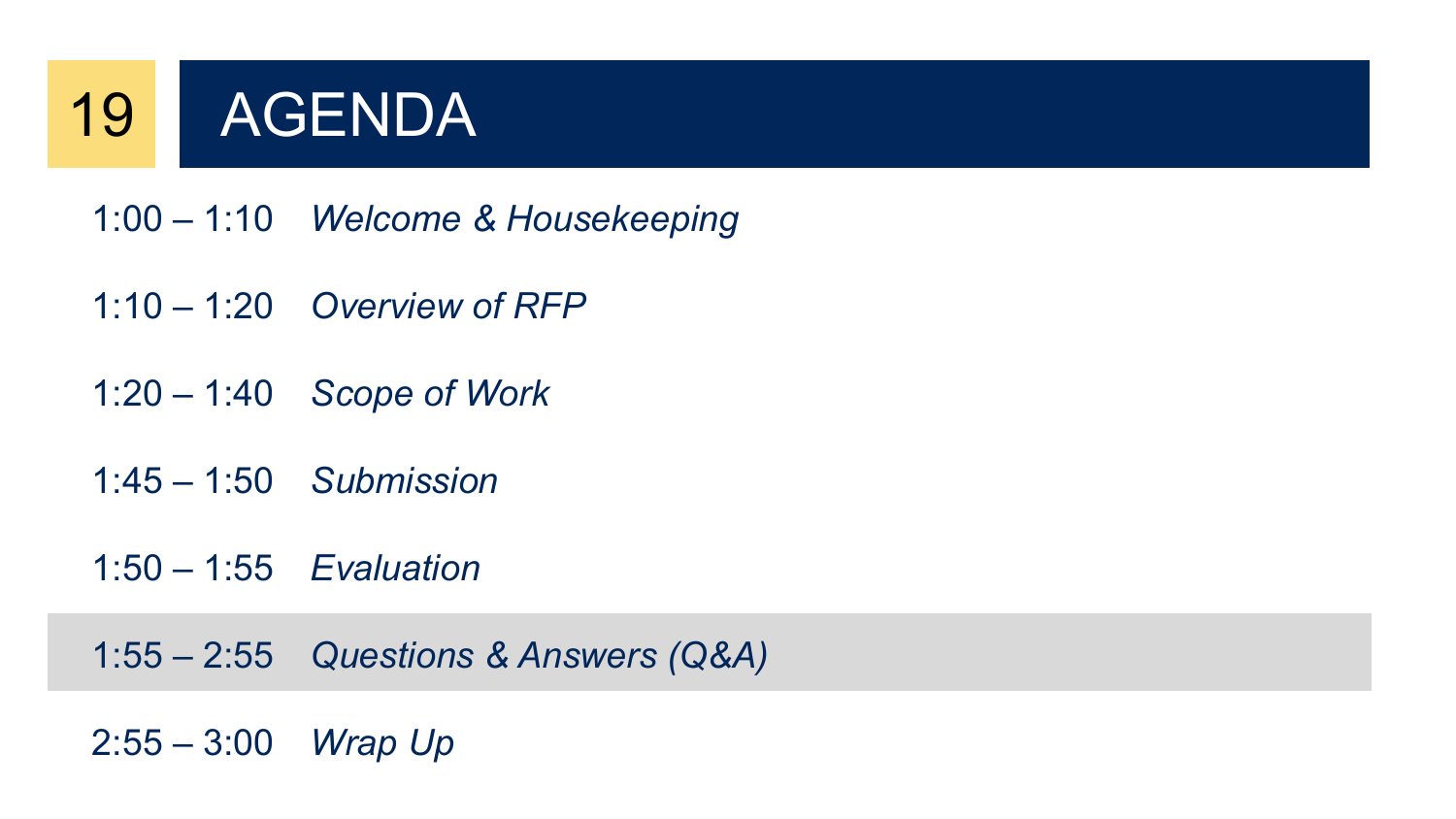#### 20 QUESTIONS AND ANSWERS (Q&A)



If you would like to speak, please use the Zoom feature to raise your hand and wait to be acknowledged. You may also use the chat to submit questions to be read out loud by CSD staff.



Please state your name before speaking.



*Any oral communications by CSD will be considered unofficial and non-binding.*  Binding changes to scope and contract terms will be issued as solicitation amendments. Clarifications will be addressed in responses to written questions.



You may submit written questions to Jeffrey Kjer at [jeffrey.kjer@csd.ca.gov](mailto:jeffrey.kjer@csd.ca.gov) by 2:00 p.m. on January 7, 2022. Answers will be posted on the CSD website by 5:00 p.m. on January 14, 2022.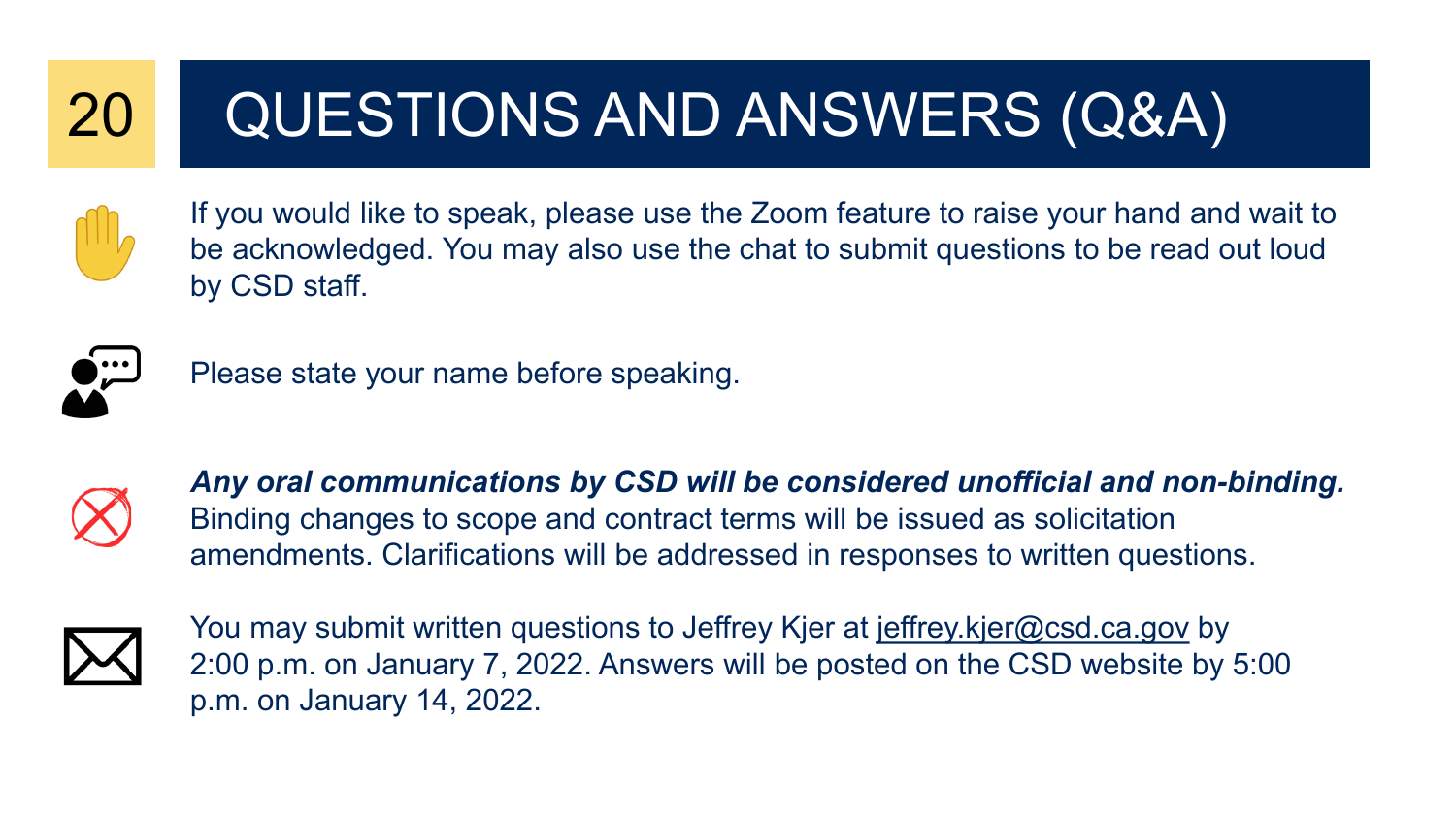## 21 AGENDA

- 1:00 1:10 *Welcome & Housekeeping*
- 1:10 1:20 *Overview of RFP*
- 1:20 1:40 *Scope of Work*
- 1:45 1:50 *Submission*
- 1:50 1:55 *Evaluation*
- 1:55 2:55 *Questions & Answers (Q&A)*